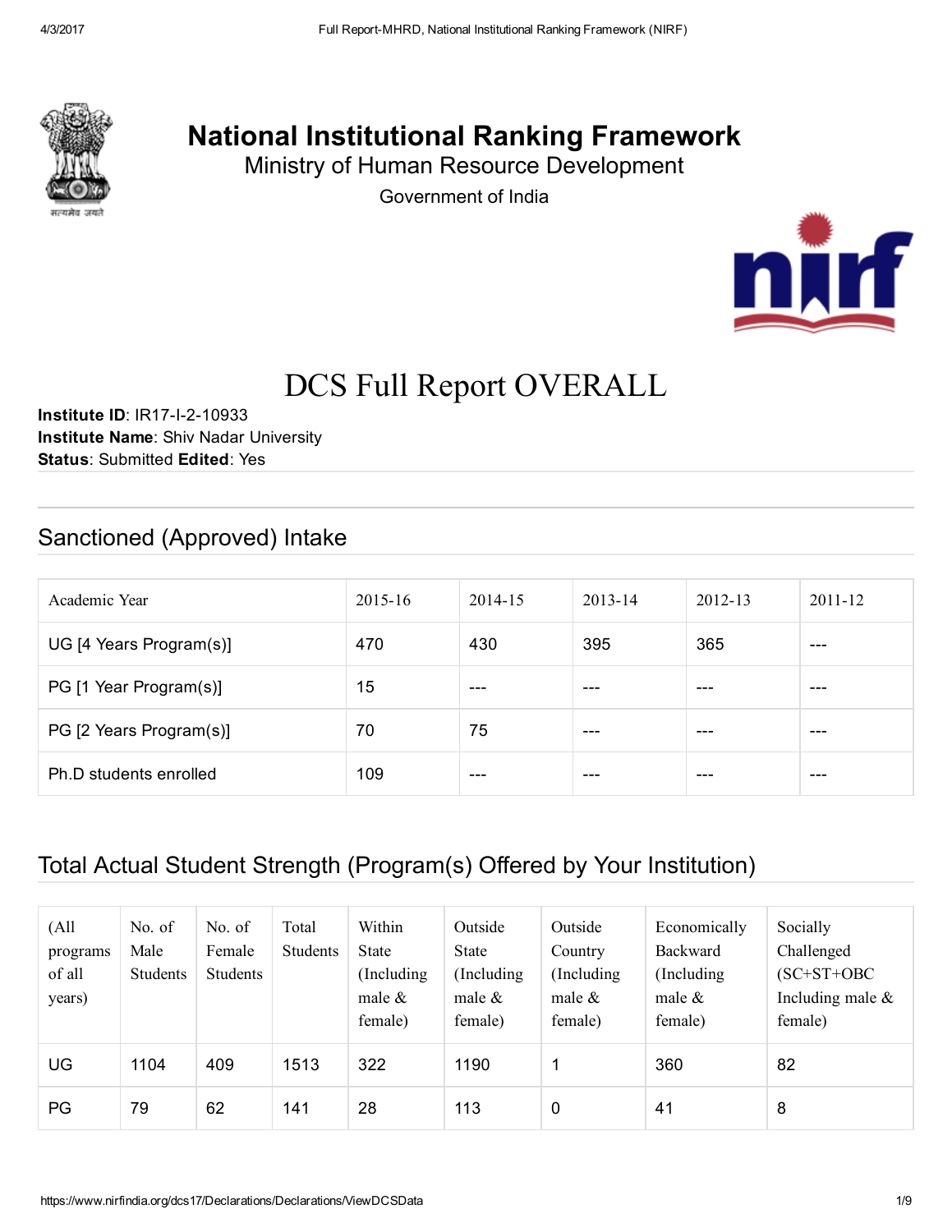| (All<br>programs<br>of all<br>years) | No. of<br>Male<br>Students | No. of<br>Female<br>Students | Total<br>Students | Within<br><b>State</b><br>(Including)<br>male $\&$<br>female) | Outside<br><b>State</b><br>(Including)<br>male $\&$<br>female) | Outside<br>Country<br>(Including)<br>male $\&$<br>female) | Economically<br>Backward<br>(Including)<br>male $\&$<br>female) | Socially<br>Challenged<br>$(SC+ST+OBC$<br>Including male $\&$<br>female) |
|--------------------------------------|----------------------------|------------------------------|-------------------|---------------------------------------------------------------|----------------------------------------------------------------|-----------------------------------------------------------|-----------------------------------------------------------------|--------------------------------------------------------------------------|
| Ph.D                                 | 72                         | 37                           | 109               | 22                                                            | 87                                                             | 0                                                         | 69                                                              | 4                                                                        |

# Placement & Higher Studies

| Academic<br>Year | No. of first<br>year students<br>admitted in<br>the year | Academic<br>Year | No. of<br>students<br>admitted<br>(Lateral<br>Entry) | Academic<br>Year  | No. of<br>students<br>graduating in<br>minimum<br>stipulated<br>time | No. of<br>students<br>placed<br>through<br>campus<br>placement | Median<br>salary of<br>placed<br>graduates<br>(Amount in<br>$Rs.$ ) | No. of<br>students<br>selected<br>for<br>Higher<br><b>Studies</b> |
|------------------|----------------------------------------------------------|------------------|------------------------------------------------------|-------------------|----------------------------------------------------------------------|----------------------------------------------------------------|---------------------------------------------------------------------|-------------------------------------------------------------------|
| $(2010 -$<br>11) | $\mathbf 0$                                              | $(2011 -$<br>12) | $\mathbf 0$                                          | $(2013 -$<br>(14) | $\mathbf 0$                                                          | $\mathbf 0$                                                    | $0$ (Zero)                                                          | $\mathbf 0$                                                       |
| $(2011 -$<br>12) | 265                                                      | $(2012 -$<br>13) | $\mathbf 0$                                          | $(2014 -$<br>15)  | 245                                                                  | 183                                                            | 335000<br>(Three<br>lakh thirty<br>five<br>thousand)                | 62                                                                |
| $(2012 -$<br>13) | 236                                                      | $(2013 -$<br>14) | $\mathbf 1$                                          | $(2015 -$<br>16)  | 217                                                                  | 150                                                            | 340000<br>(Three<br>lakh forty<br>thousand)                         | 36                                                                |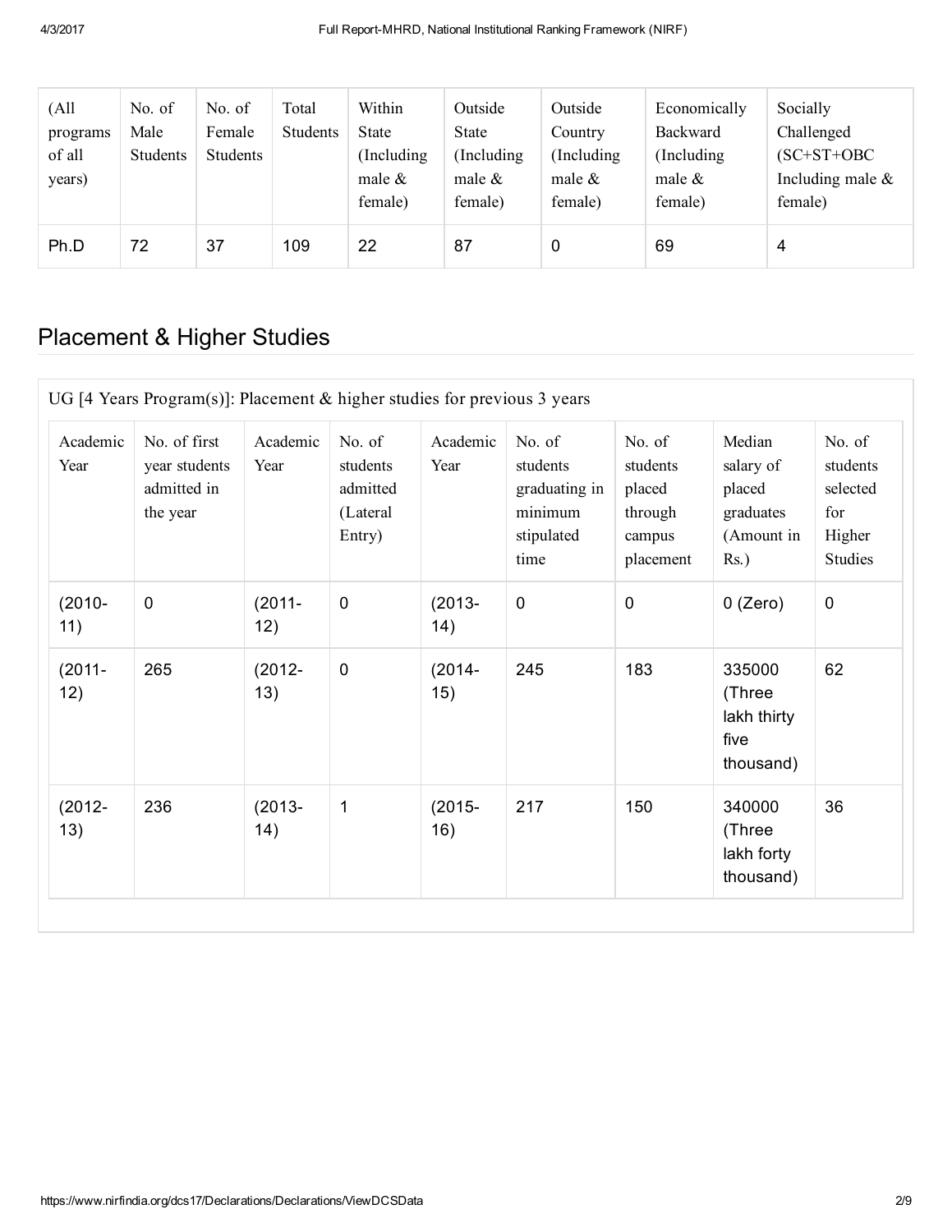|                  |                                                       |                  | PG Executive Development Program: Placement & higher studies for previous 3 years |                                                          |                                                         |                                                          |
|------------------|-------------------------------------------------------|------------------|-----------------------------------------------------------------------------------|----------------------------------------------------------|---------------------------------------------------------|----------------------------------------------------------|
| Academic<br>Year | No. of first year<br>students admitted<br>in the year | Academic<br>Year | No. of students<br>graduating in<br>minimum<br>stipulated time                    | No. of students<br>placed through<br>campus<br>placement | Median salary of<br>placed graduates<br>(Amount in Rs.) | No. of students<br>selected for<br><b>Higher Studies</b> |
| $(2013 -$<br>14) | $\mathbf 0$                                           | $(2013 -$<br>14) | $\mathbf 0$                                                                       | 0                                                        | 0(Zero)                                                 | 0                                                        |
| $(2014 -$<br>15) | $\mathbf 0$                                           | $(2014 -$<br>15) | $\mathbf 0$                                                                       | 0                                                        | 0(Zero)                                                 | 0                                                        |
| $(2015 -$<br>16) | 11                                                    | (2015-<br>16)    | 10                                                                                | 9                                                        | 600000(Six<br>Lakh)                                     | 1                                                        |

PG [Executive Development Program]: Placement & higher studies for previous 3 years

PG [2 Years Program(s)]: Placement & higher studies for previous 3 years

| Academic<br>Year | No. of first year<br>students admitted<br>in the year | Academic<br>Year | No. of students<br>graduating in<br>minimum<br>stipulated time | No. of students<br>placed through<br>campus<br>placement | Median salary of<br>placed graduates<br>(Amount in Rs.) | No. of students<br>selected for<br><b>Higher Studies</b> |
|------------------|-------------------------------------------------------|------------------|----------------------------------------------------------------|----------------------------------------------------------|---------------------------------------------------------|----------------------------------------------------------|
| $(2012 -$<br>13) | 20                                                    | $(2013 -$<br>14) | 20                                                             | 11                                                       | 1000000(Ten<br>Lakh)                                    | 8                                                        |
| $(2013 -$<br>14) | 32                                                    | $(2014 -$<br>15) | 29                                                             | 20                                                       | 525000(Five<br>Lakh Twenty<br>Five Thousand)            | 7                                                        |
| $(2014 -$<br>15) | 75                                                    | $(2015 -$<br>16) | 63                                                             | 45                                                       | 900000(Nine<br>Lakh)                                    | 4                                                        |

### Entrepreneurship

No. of sustained spin-off companies set up over the previous 5 years (2011-2016)(Companies started by the Students/Alumni/Faculty in the institutions business incubators):  $\begin{bmatrix} 7 \end{bmatrix}$ 

#### Top University Admission Data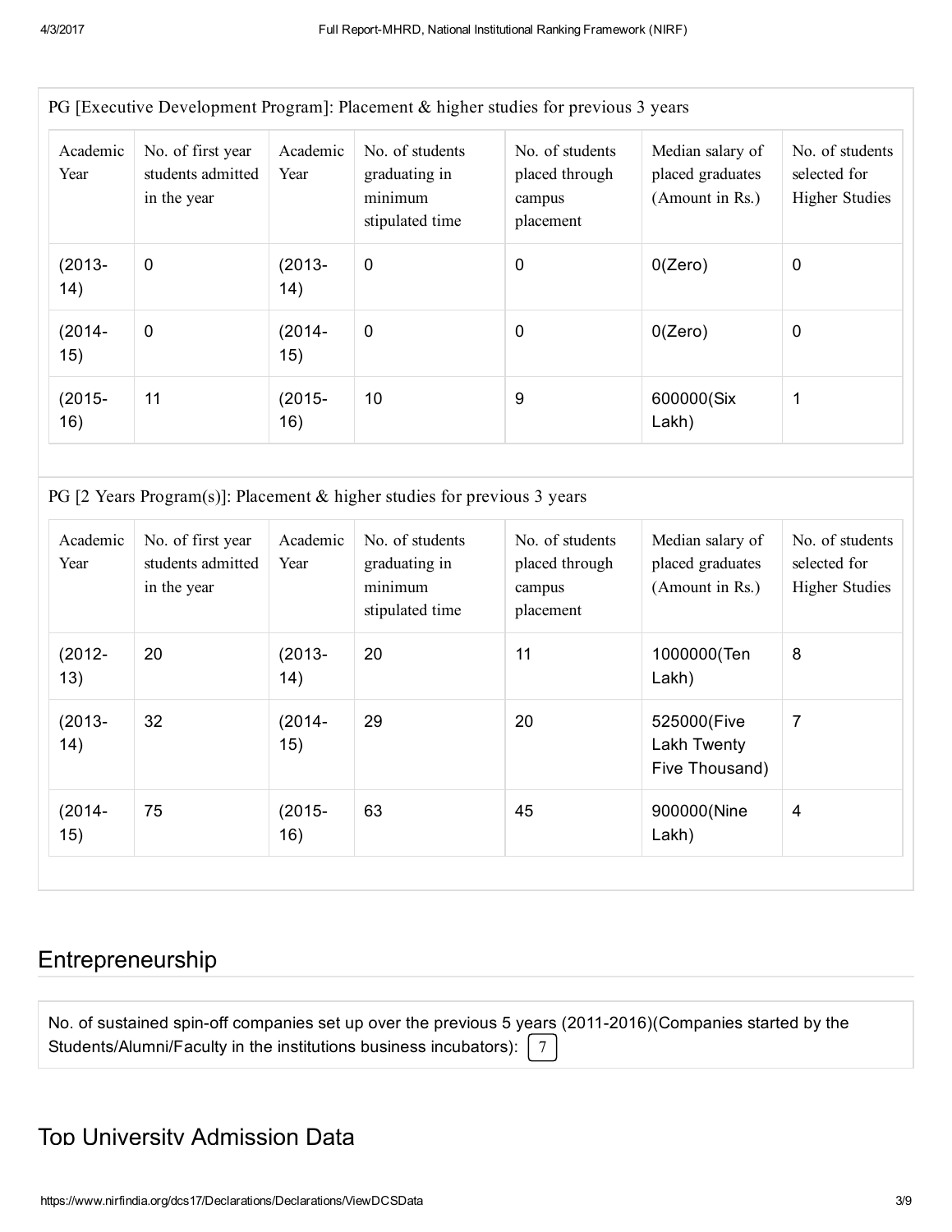| No. of graduating students from your institution who were admitted into Top University/Institution to pursue higher<br>studies in the year 2015-16: $\int 35$ |
|---------------------------------------------------------------------------------------------------------------------------------------------------------------|
| No. of PG students admitted into your institutions from Top Institution in the year 2015-16:   13                                                             |
| No. of Ph.D students admitted into your institutions from Top Institution in the year 2015-16:   14                                                           |
| Total No.of PG & Ph.D students admitted:                                                                                                                      |

### Ph.D Student Details

| No. of Ph.D students graduated (including Integrated Ph.D) |         |         |  |  |  |
|------------------------------------------------------------|---------|---------|--|--|--|
| 2015-16                                                    | 2014-15 | 2013-14 |  |  |  |
|                                                            | 0       | 0       |  |  |  |
|                                                            |         |         |  |  |  |

# Financial Resources: Utilised Amount for the Capital & Operational expenditure for previous 3 years

| Financial Year                                                                                       | $2015 - 16$                                                                | 2014-15                                                                   | $2013 - 14$                                                                          |  |  |  |  |
|------------------------------------------------------------------------------------------------------|----------------------------------------------------------------------------|---------------------------------------------------------------------------|--------------------------------------------------------------------------------------|--|--|--|--|
|                                                                                                      | <b>Utilised Amount</b>                                                     | Utilised Amount                                                           | <b>Utilised Amount</b>                                                               |  |  |  |  |
| Annual Capital Expenditure on Academic Activities and Resources (excluding expenditure on buildings) |                                                                            |                                                                           |                                                                                      |  |  |  |  |
| Library                                                                                              | 5076560 (Fifty Lakh)<br>Seventy Six<br>Thousand Five and<br>Hundred Sixty) | 9584098 (Ninety<br>Five Lakh Eighty<br>Four Thousand and<br>Ninety Eight) | 3251294 (Thirty Two<br>Lakh Fifty One<br>Thousand Two<br>Hundred and Ninety<br>Four) |  |  |  |  |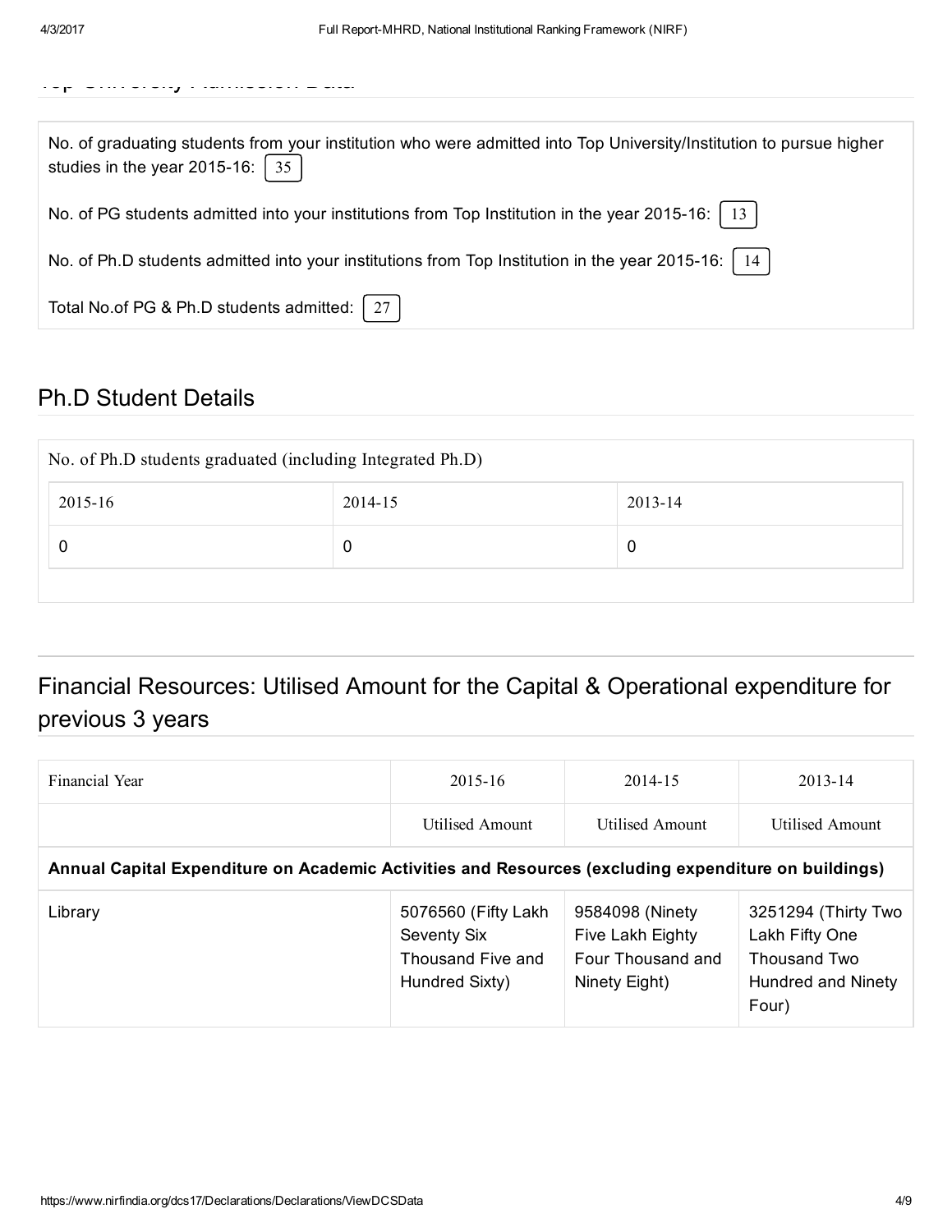| Financial Year                                | 2015-16                                                                                                                 | 2014-15                                                                                                               | 2013-14                                                                                                              |  |  |  |
|-----------------------------------------------|-------------------------------------------------------------------------------------------------------------------------|-----------------------------------------------------------------------------------------------------------------------|----------------------------------------------------------------------------------------------------------------------|--|--|--|
|                                               | <b>Utilised Amount</b>                                                                                                  | <b>Utilised Amount</b>                                                                                                | <b>Utilised Amount</b>                                                                                               |  |  |  |
| New Equipment for Laboratories                | 114814779 (Eleven<br><b>Crore Forty Eight</b><br>Lakh Fourteen<br><b>Thousand Seven</b><br>Hundred and<br>Seventy Nine) | 131157996<br>(Thirteen Crore<br>Eleven Lakh Fifty<br>Seven Thousand<br>Nine Hundred and<br>Ninety Six)                | 76745229 (Seven<br><b>Crore Sixty Seven</b><br>Lakh Forty Five<br>Thousand Two<br>Hundred and<br>Twenty Nine)        |  |  |  |
| <b>Engineering Workshops</b>                  | 4848060 (Forty<br>Eight Lakh Forty<br><b>Eight Thousand and</b><br>Sixty)                                               | 3648540 (Thirty Six<br>Lakh Lakh Forty<br><b>Eight Thousand Five</b><br>Hundred and Forty)                            | 23368982 (Two<br><b>Crore Thirty Three</b><br>Lakh Sixty Eight<br><b>Thousand Nine</b><br>Hundred and Eighty<br>Two) |  |  |  |
| <b>Studios</b>                                | 6038272 (Sixty Lakh<br><b>Thirty Eight</b><br>Thousand Two<br>Hundred and<br>Seventy Two)                               | $0$ (Zero)                                                                                                            | $0$ (Zero)                                                                                                           |  |  |  |
| Other suitably identified academic activities | 26721407 (Two<br>Crore Sixty Seven<br>Lakh Twenty One<br><b>Thousand Four</b><br>Hundred and Seven)                     | 30828934 (Three<br>Crore Eight Lakh<br><b>Twenty Eight</b><br><b>Thousand Nine</b><br>Hundred and Thirty<br>Four)     | 28095111 (Two<br>Crore Eighty Lakh<br><b>Ninety Five</b><br>Thousand One<br>Hundred and<br>Eleven)                   |  |  |  |
| <b>Annual Operational Expenditure</b>         |                                                                                                                         |                                                                                                                       |                                                                                                                      |  |  |  |
| Salaries (Teaching and Non Teaching staff)    | 433913014 (Forty<br>Three Crore Thirty<br>Nine Lakh Thirteen<br>Thousand and<br>Fourteen)                               | 379322269 (Thirty<br><b>Seven Crore Ninety</b><br>Three Lakh Twenty<br>Two Thousand Two<br>Hundred and Sixty<br>Nine) | 277041199 (Twenty<br>Seven Crore<br>Seventy Lakh Forty<br>One Thousand One<br><b>Hundred and Ninety</b><br>Nine)     |  |  |  |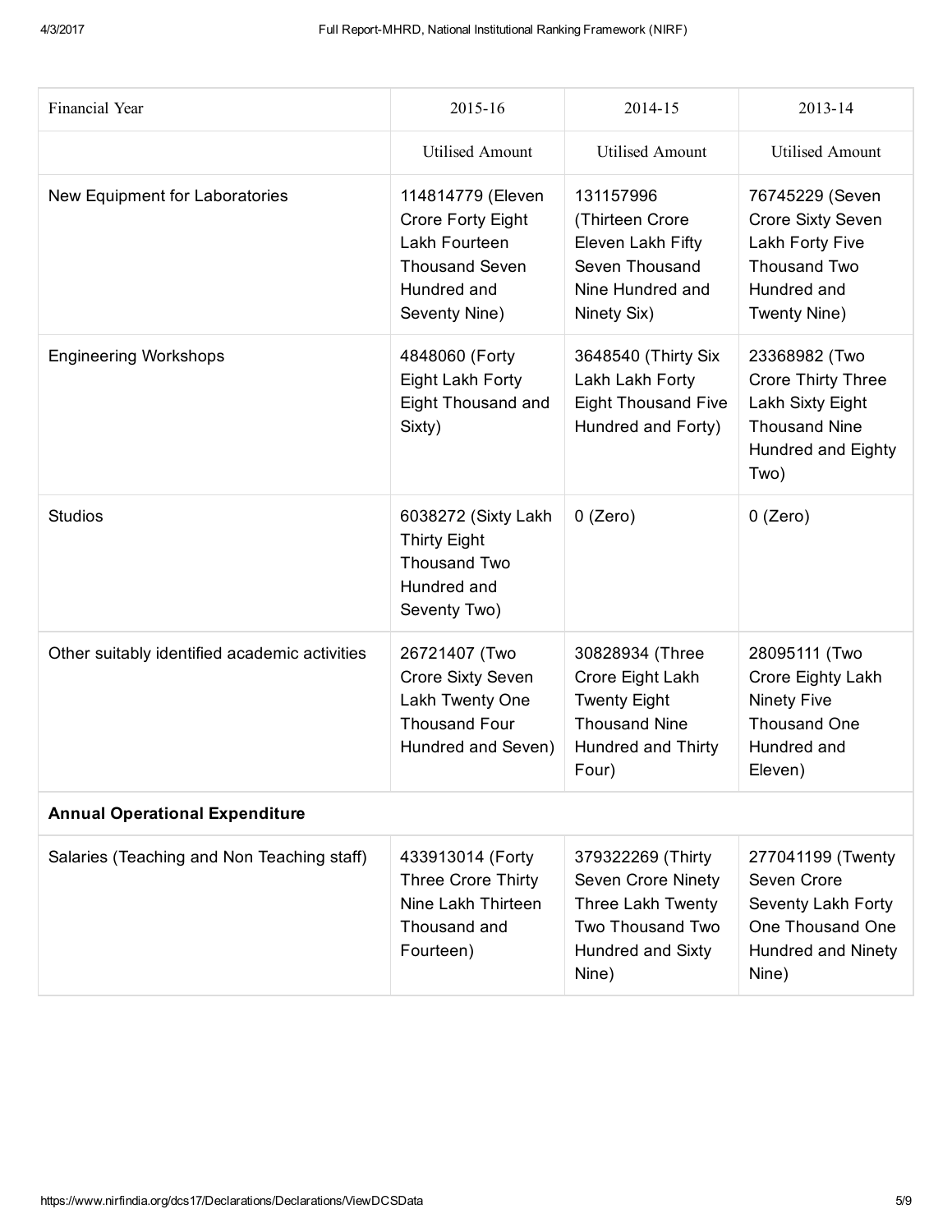| Financial Year                                                                                                                                                                                                 | $2015 - 16$                                                               | 2014-15                                                                                     | $2013 - 14$                                                                                                           |
|----------------------------------------------------------------------------------------------------------------------------------------------------------------------------------------------------------------|---------------------------------------------------------------------------|---------------------------------------------------------------------------------------------|-----------------------------------------------------------------------------------------------------------------------|
|                                                                                                                                                                                                                | Utilised Amount                                                           | Utilised Amount                                                                             | Utilised Amount                                                                                                       |
| Maintenance of Academic Infrastructure or<br>consumables, other running<br>expenditures, Seminars/Conferences/WorkshopsFifty Five Lakh Forty<br>etc. (excluding maintenance of hostels and<br>allied services) | 195543039<br>(Nineteen Crore<br><b>Three Thousand</b><br>and Thirty Nine) | 128201242 (Twelve<br>Crore Eighty Two<br>Lakh One Thousand<br>Two Hundred and<br>Forty Two) | 98926928 (Nine<br><b>Crore Eighty Nine</b><br>Lakh Twenty Six<br><b>Thousand Nine</b><br>Hundred and<br>Twenty Eight) |

# Women Diversity

|                                                  | No. of women members in senior administrative positions, such as Head of Departments, Dean or Institute Heads |  |
|--------------------------------------------------|---------------------------------------------------------------------------------------------------------------|--|
| in previous academic year (2015-16): $\boxed{7}$ |                                                                                                               |  |

#### IPR

| Calendar Year            | 2015 | 2014 | 2013 |
|--------------------------|------|------|------|
| No. of Patents Filed     |      |      |      |
| No. of Patents Published |      |      |      |
| No. of Patents Granted   |      |      |      |
| No. of Patents Licensed  |      |      |      |

Did your institution transferred atleast one technology in the previous three years?:

| Financial Year                          | 2015-16 | 2014-15 | 2013-14 |
|-----------------------------------------|---------|---------|---------|
| Earning From Patents (Amount in Rupees) |         |         |         |
| Enter Amount in Words                   |         |         |         |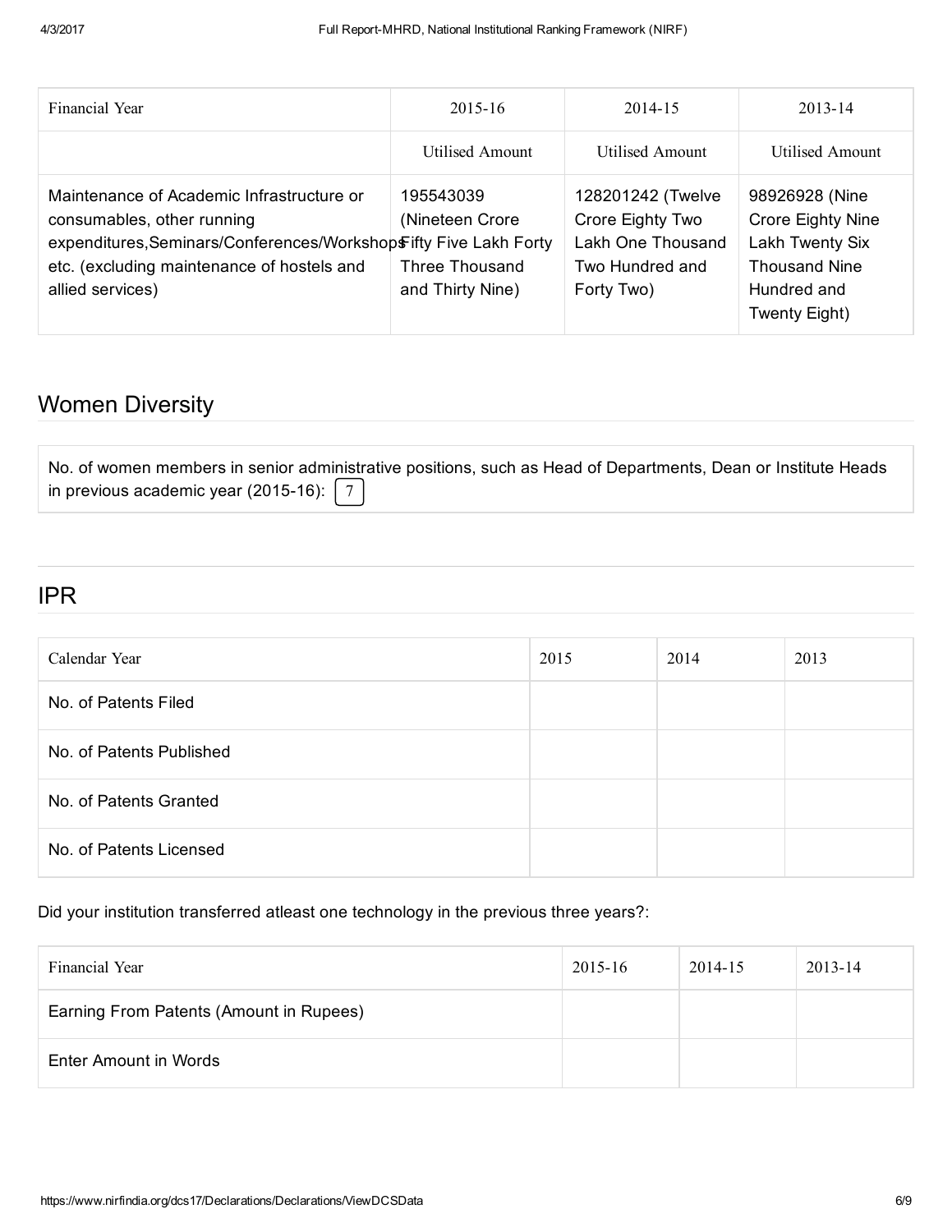# Sponsored Research Details

| Financial Year                                           | 2015-16                                                                                    | 2014-15                                                                       | 2013-14                                                                |
|----------------------------------------------------------|--------------------------------------------------------------------------------------------|-------------------------------------------------------------------------------|------------------------------------------------------------------------|
| Total no. of<br>Sponsored<br>Projects                    | 16                                                                                         | 16                                                                            | 4                                                                      |
| Total no. of<br><b>Funding</b><br>Agencies               | 3                                                                                          | 5                                                                             | $\overline{4}$                                                         |
| <b>Total Amount</b><br>Received<br>(Amount in<br>Rupees) | 45689360                                                                                   | 53094591                                                                      | 27435071                                                               |
| Amount<br>Received in<br>Words                           | Four Crore Fifty Six Lakh<br><b>Eighty Nine Thousand Three</b><br><b>Hundred and Sixty</b> | Five Crore Thirty Lakh Ninety<br>Four Thousand Five Hundred<br>and Ninety One | Two Crore Seventy Four<br>Lakh Thirty Five Thousand<br>and Seventy One |

### Consultancy Project Details

| Financial Year                           | $2015 - 16$ | 2014-15 | $2013 - 14$ |
|------------------------------------------|-------------|---------|-------------|
| Total no. of Consultancy Projects        |             |         |             |
| Total no. of Client Organizations        |             |         |             |
| Total Amount Received (Amount in Rupees) |             |         |             |
| Amount Received in Words                 |             |         |             |

# Executive Development Program

| $\overline{\phantom{a}}$<br>$\mathcal{L}$<br>Year<br>1C12<br>-10<br>ınar<br>∠∪ | . .<br>$2014 -$<br>ن ۱<br>$\rightarrow$ $\rightarrow$ $\rightarrow$<br>.<br>and the control of the control of | 201<br>1 - I 4<br>$\mathbf{1}$<br>__ |  |
|--------------------------------------------------------------------------------|---------------------------------------------------------------------------------------------------------------|--------------------------------------|--|
|--------------------------------------------------------------------------------|---------------------------------------------------------------------------------------------------------------|--------------------------------------|--|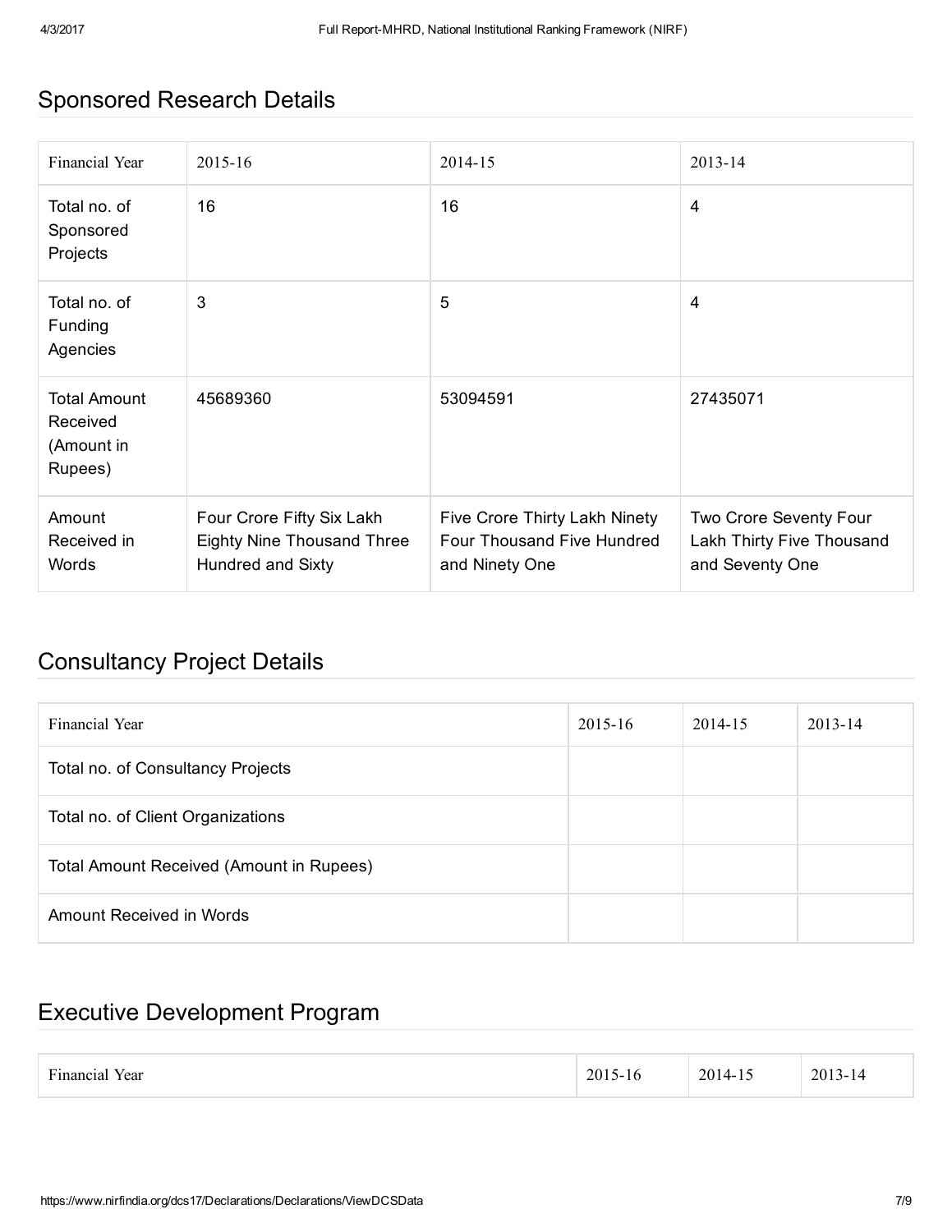| Total no. of Executive Development Programs     |  |  |
|-------------------------------------------------|--|--|
| Total no. of Participants                       |  |  |
| <b>Total Annual Earnings (Amount in Rupees)</b> |  |  |
| <b>Total Annual Earnings in Words</b>           |  |  |

# Facilities of physically challenged students

| 1. Do your institution buildings have Lifts/Ramps?                                                                                                         | Yes, in all the<br>buildings |
|------------------------------------------------------------------------------------------------------------------------------------------------------------|------------------------------|
| 2. Do your institution have provision for walking aids, including wheelchairs and transportation from<br>one building to another for handicapped students? | Yes, in all the<br>buildings |
| 3. Do your institution buildings have specially designed toilets for handicapped students?                                                                 | Yes, in all the<br>buildings |

# Uploaded Prescribed Formats

| Srno           | Format Name                                          | Uploaded on DCS |
|----------------|------------------------------------------------------|-----------------|
| 1              | Consultancy Project Details (Parameter 2D)           | Yes             |
| $\overline{2}$ | Entrepreneurship Details (Parameter 3A)              | Yes             |
| 3              | Executive Development Program Details (Parameter 2D) | Yes             |
| 4              | Placement Data (Parameter 3A)                        | Yes             |
| 5              | Higher Studies Data (Parameter 3A)                   | Yes             |
| 6              | Sponsored Research Details (Parameter 2D)            | Yes             |
| 7              | Top University Details (Parameter 3D)                | Yes             |
| 8              | Top University Details (Parameter 5D)                | Yes             |